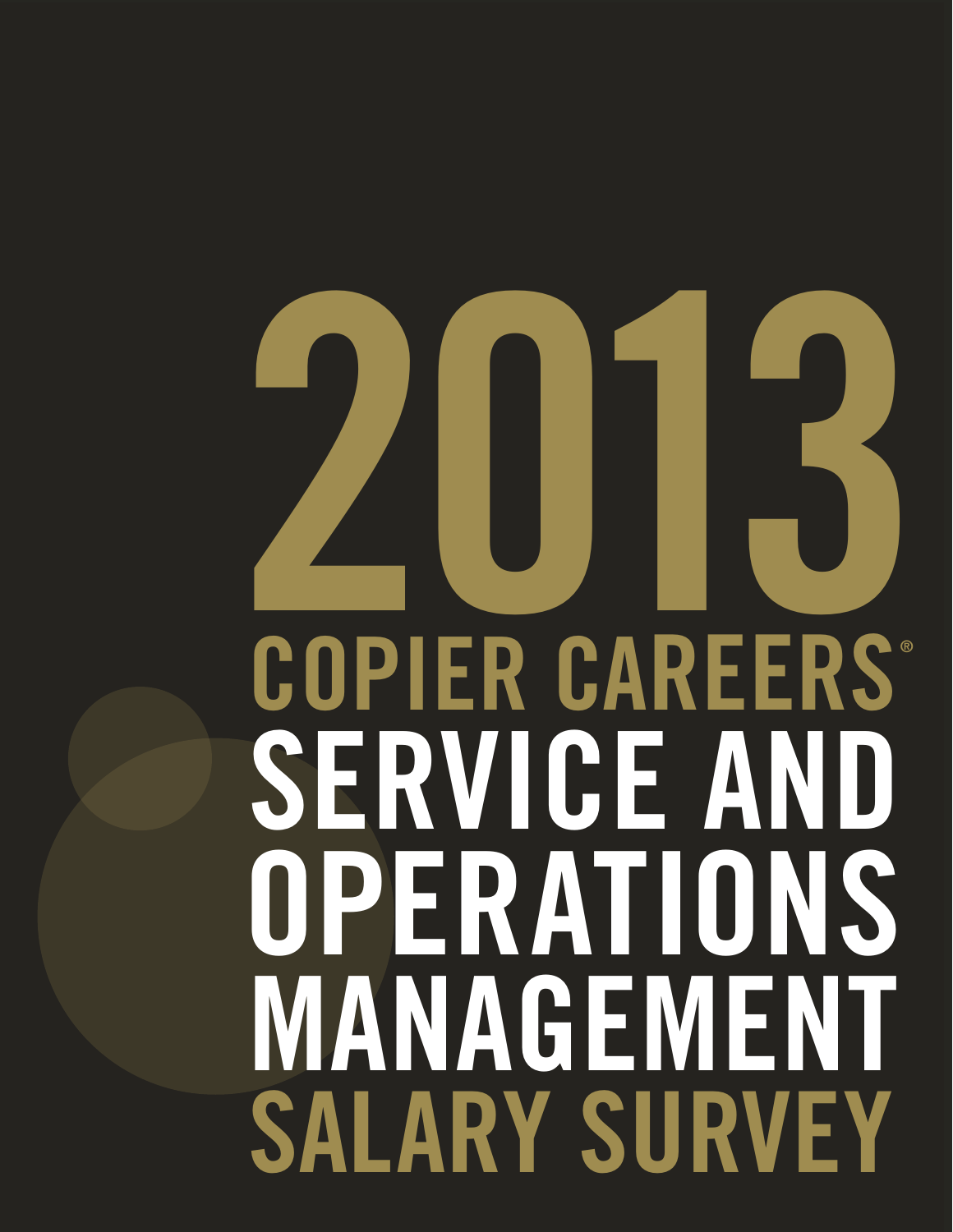As we are all well aware, the past few years have been a time of swift transition for the copier industry. While managed print services (MPS) and managed network services (MNS) have created an abundance of opportunities for dealerships, they have also caused their share of headaches for the people who have been tasked with implementing these new sales and service models. For better or for worse, the new models have forced us all to take a good hard look at our revenue streams. The result of this introspection? A full-blown, industry-wide identity crisis.

**1**

"Over the past few years, many of our clients have expressed uncertainty about where the industry is headed," says Paul Schwartz, president of Copier Careers, a recruiting firm that helps office technology dealers find experienced sales, service, management, and back office staff. "On one side of the debate are people who believe the copier channel is shrinking now that the machines have become a commodity. On the other side are people who believe the copier channel is growing, because it's not just about the machines anymore—it's about managing entire ecosystems of networked devices. Generally speaking, the problem isn't just that we don't know where we're headed in the future—it's that we aren't sure where we're at today."

In light of these uncertainties, the questions we end up asking ourselves have become downright existential. Is copier sales and service still a unique industry? Or are we just a finger on the hand of IT? Now that our business has changed in every conceivable way, who are we? And what should we call ourselves? Given the breadth of our services, is "copier dealership" an obsolete term? And then there's the most pressing question of all, at least for the countless dealerships whose current managers are nearing retirement:



Who the heck is going to run the service department?

Copier Career

®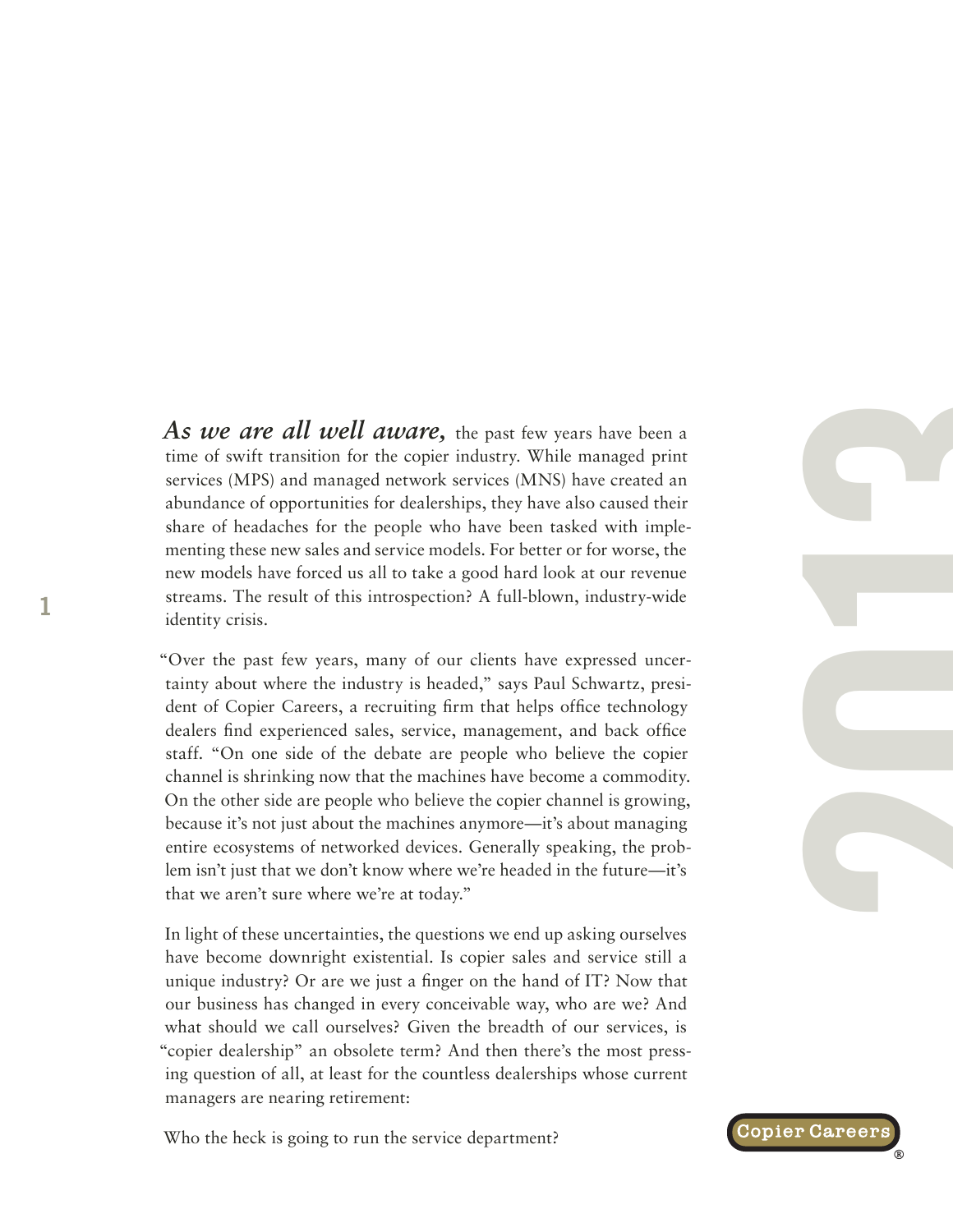**COPIER SERVICE MANAGERS, OPERATIONS MANAGERS, VPS OF SERVICE, GENERAL MANAGERS, AND REGIONAL SERVICE MANAGERS PARTICIPATED IN THIS YEAR'S SALARY SURVEY**

**1,746**

*Since 2002, Copier Careers has conducted*  annual salary surveys of copier service technicians, sales managers, and service managers; two years ago, we added a fourth survey of copier sales reps. These surveys track a variety of data and measure how well copier professionals are compensated, how happy they are in their jobs, and how well their employers are meeting their needs and expectations.

This year's Service & Operations Management Salary Survey reflects the responses of 1,746 Service Managers, Operations Managers, VPs of Service, General Managers, and Regional Service Managers who took our online survey between March 1, 2012 and March 15, 2013. Participants work for copier dealerships and professional service organizations all over the country, and their jobs differ vastly in scale and scope, with some respondents managing fewer than ten technicians and others overseeing hundreds. They come from single-location independent dealerships (19%), multi-location regional dealerships (38%), national sales and service organizations (23%), and OEMs (29%).

Despite their diversity, the respondents have plenty of things in common, one of which is their longevity in the industry: the average service management professional has worked in the copier industry for more than 21 years, and has spent nearly 15 of those working for his or her current employer. Interestingly, the length of the average career has dropped by four years since 2011; this decrease is probably due to older service managers leaving the workforce and being replaced by younger professionals.

#### **HOW MANY HOURS DO YOU WORK EACH WEEK?**

| 2002 | 48 |
|------|----|
| 2004 | 49 |
| 2006 | 49 |
| 2008 | 51 |
| 2010 | 52 |
| 2011 | 52 |
| 2012 | 52 |
| 2013 | 56 |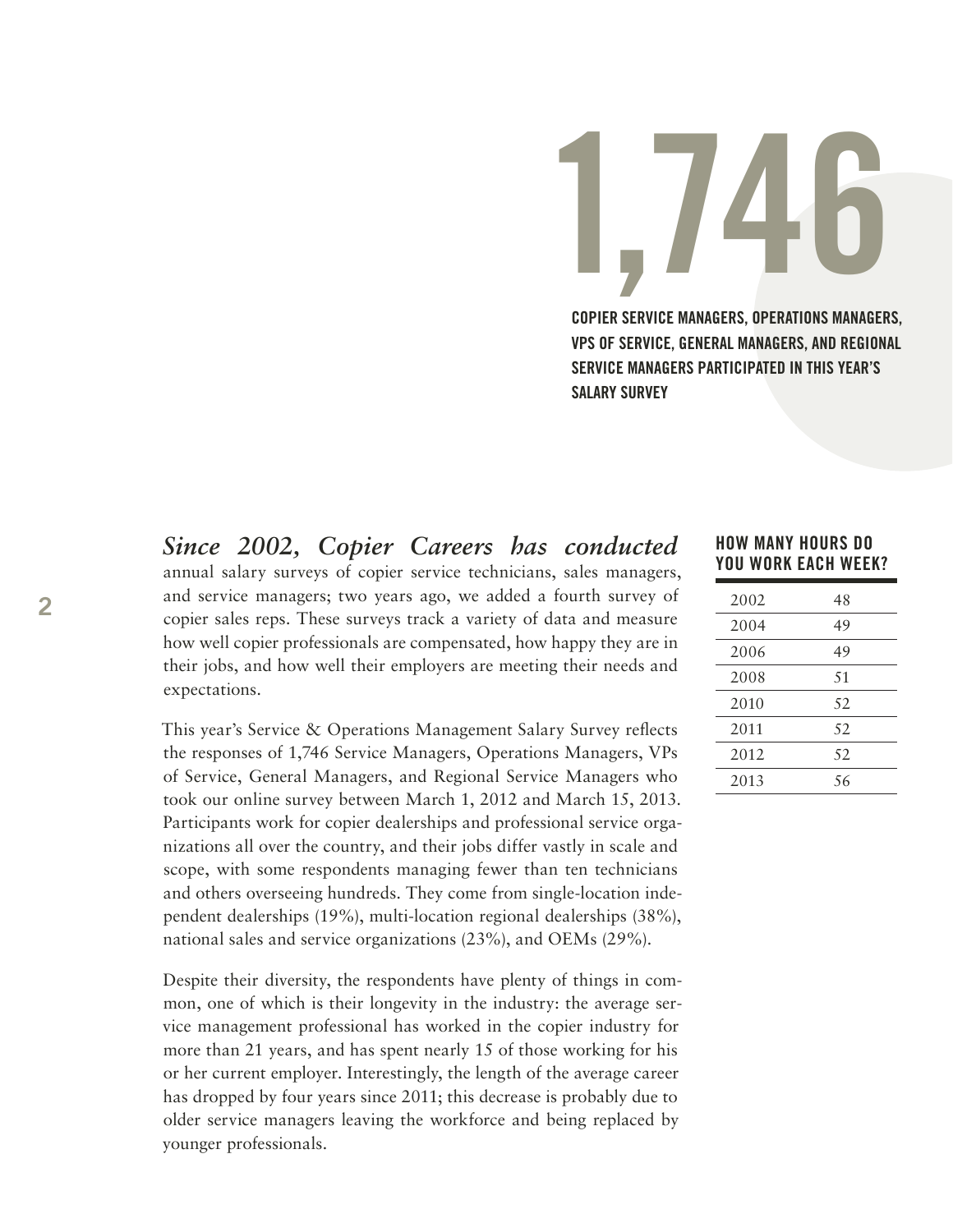*Over the past year,* average base salary for all job titles has increased modestly, from \$78,428 to \$80,572. When broken down by job title, Operations Managers earn the most on average (\$85,648), followed by General Managers (\$85,288), VPs of Service (\$80,642), Regional Service Managers (\$78,002), and Service Managers (\$73,282).

In normal economic times, average salaries tend to rise a little each year. But due to projected demographic shifts for this position, it's possible that the next few years will see a decrease in average compensation as older workers are replaced by less tenured candidates.

"Many copier dealerships are hoping to hire new service managers at a much lower salary than they are paying their current service managers, who are typically being compensated at a higher rate because of their long tenure with the company," says Jessica Crowley, Head of Recruiting for Copier Careers. "Frequently, dealerships believe that replacing a more experienced employee with someone younger creates an opportunity to pay a lower salary. The reality, though, is that people with the right mix of technical and management skills are extremely difficult to find, so the market is very much in their favor."

#### **AVERAGE 2013 BASE SALARY BY JOB TITLE**

| Service Manager                 | \$73,282 |
|---------------------------------|----------|
| <b>Regional Service Manager</b> | \$78,002 |
| <b>VP</b> of Service            | \$80,642 |
| <b>General Manager</b>          | \$85,288 |
| <b>Operations Manager</b>       | \$85,648 |



#### **AVERAGE BASE SALARY (ALL JOB TITLES)**

| 2002 | 2004 | 2006                                                           | 2008 | 2010 | 2011 | 2012 | 2013     |
|------|------|----------------------------------------------------------------|------|------|------|------|----------|
|      |      | \$69,025 \$69,220 \$70,547 \$75,554 \$75,795 \$77,237 \$78,428 |      |      |      |      | \$80,572 |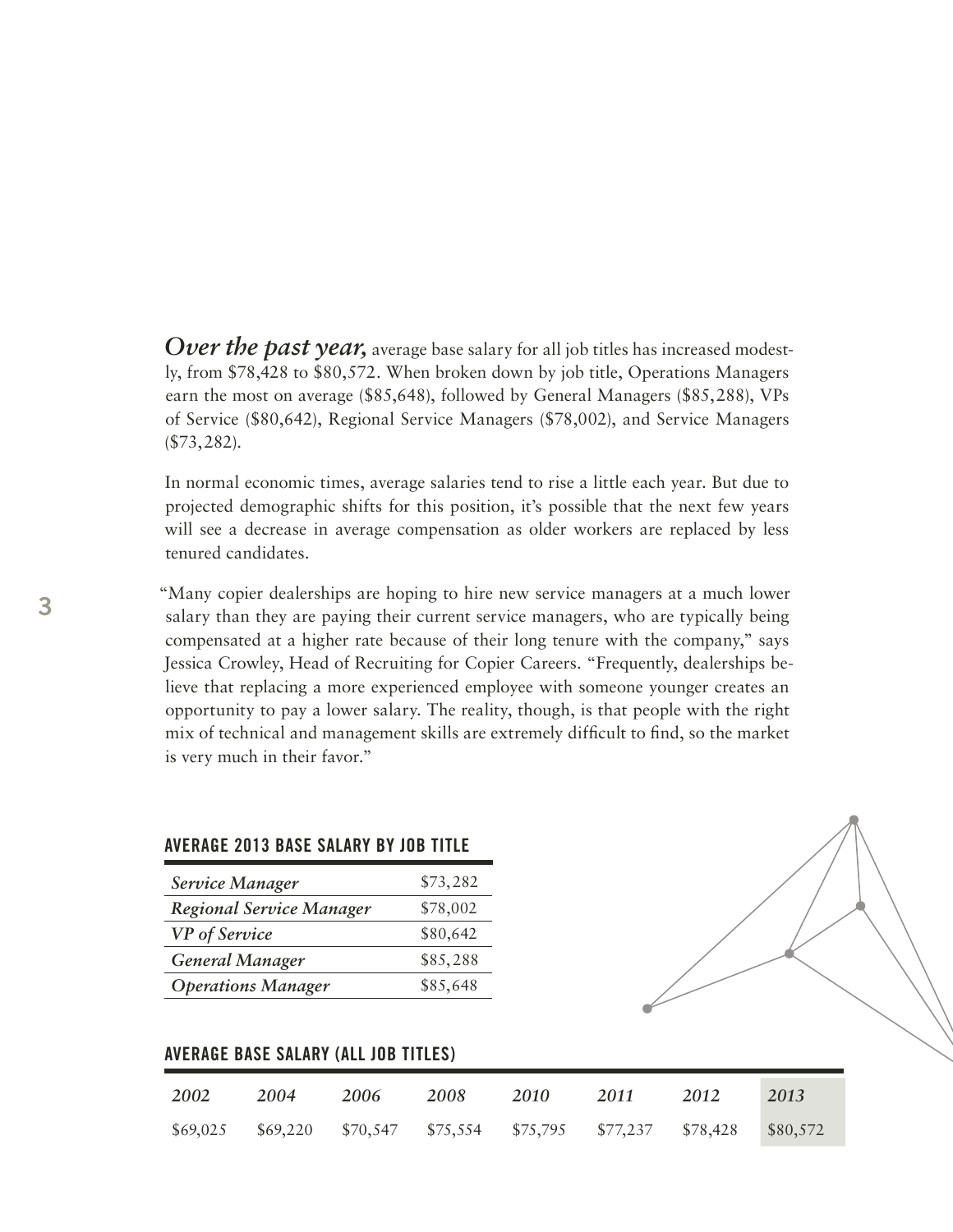#### **HOW MANY EMPLOYEES DO YOU SUPERVISE?**



#### **WHICH JOB-RELATED ISSUES MATTER MOST TO YOU?**

- 1. Base pay
- 2. Benefits
- 3. Financial stability of company
- 4. Company's understanding of the importance of IT
- 5. Job stability
- 6. Bonus opportunities
- 7. Company-provided laptop/PC
- 8. Prestige/reputation of company
- 9. Understanding the company's business strategy
- 10. Seeing how my work helps achieve company goals

#### **MOST COMMONLY RECEIVED NON-CASH / INDIRECT CASH BONUSES**

- 1. Health benefits
- 2. Company car/car allowance
- 3. Certification reimbursement
- 4. Company-paid phone/fax/internet
- 5. Further education/training

#### **MOST COMMONLY RECEIVED DIRECT CASH BONUSES**

- 1. Personal performance
- 2. Company profit sharing
- 3. Certification/training
- 4. Project milestone completion
- 5. Signing bonus

#### **WHO DO YOU WORK FOR?**

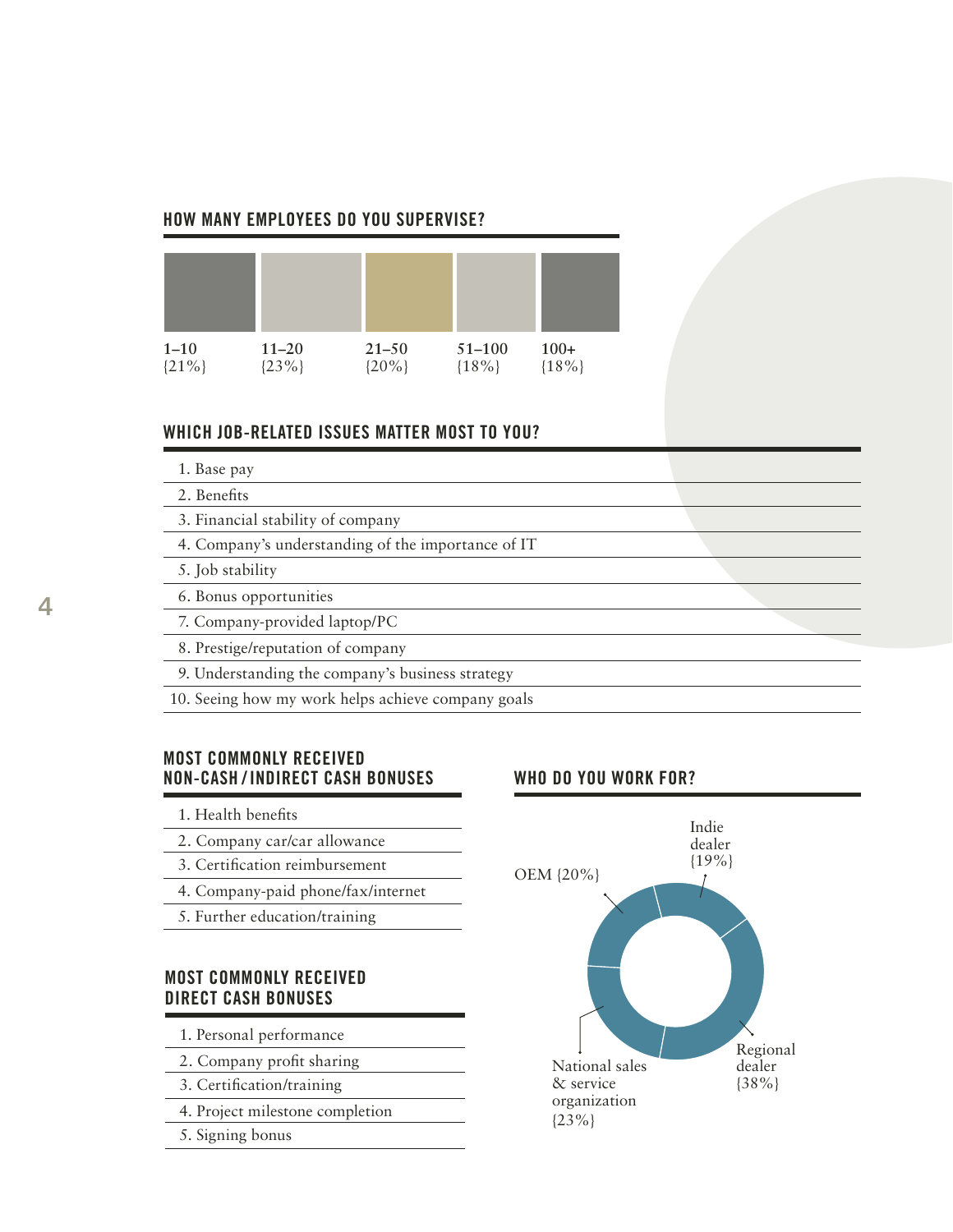**"PEOPLE WITH THE RIGHT MIX OF TECHNICAL AND MANAGEMENT SKILLS ARE EXTREMELY HARD TO FIND, SO THE MARKET IS VERY MUCH IN THEIR FAVOR."**

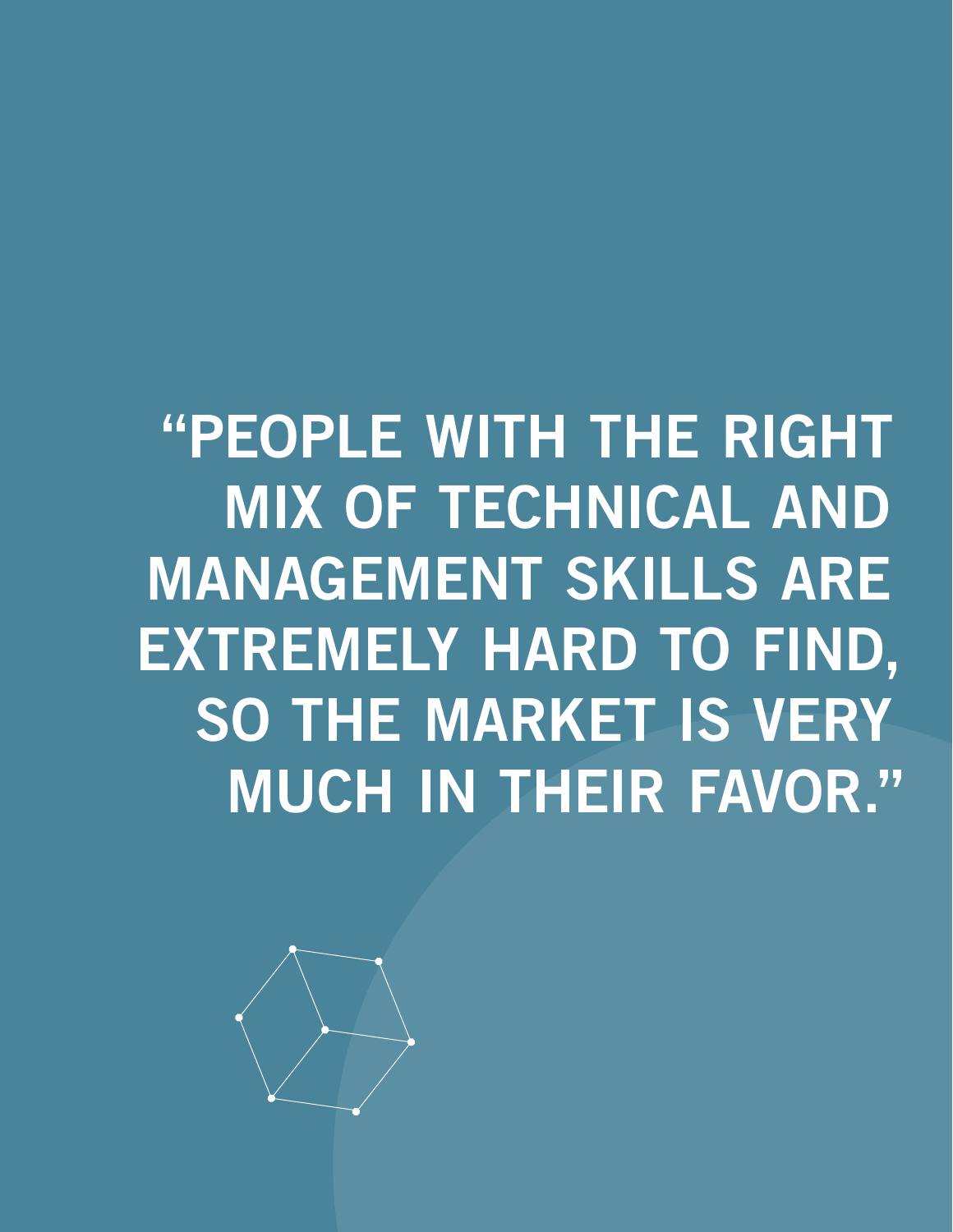

## **86 BLOWER SERVICE AND OPERATE OF THE COPIER SERVICE AND OPERATIONS**

**MANAGERS WHO TOOK OUR SURVEY ARE MALE**

**6** *As the older generation* of break/fix service managers has begun to leave the industry, the number of job openings for copier service managers has increased steadily. Unfortunately, service management positions have always been difficult for dealerships to fill, and it has only gotten harder in recent months, as the demand for new service managers is quickly outstripping the supply of qualified candidates.

> "It can be very challenging for dealerships to fill these positions, because the people currently in these roles have plenty of management and leadership experience, but their IT skill sets are not where they should be," says Crowley. "Alternately, the people with highly-developed IT skill sets don't typically have the management experience we would like to see. At this point, there's really no happy medium—it's extremely rare to find an individual in this industry who has equal experience in both IT and management."

#### **WHAT IS YOUR HIGHEST LEVEL OF EDUCATION?**

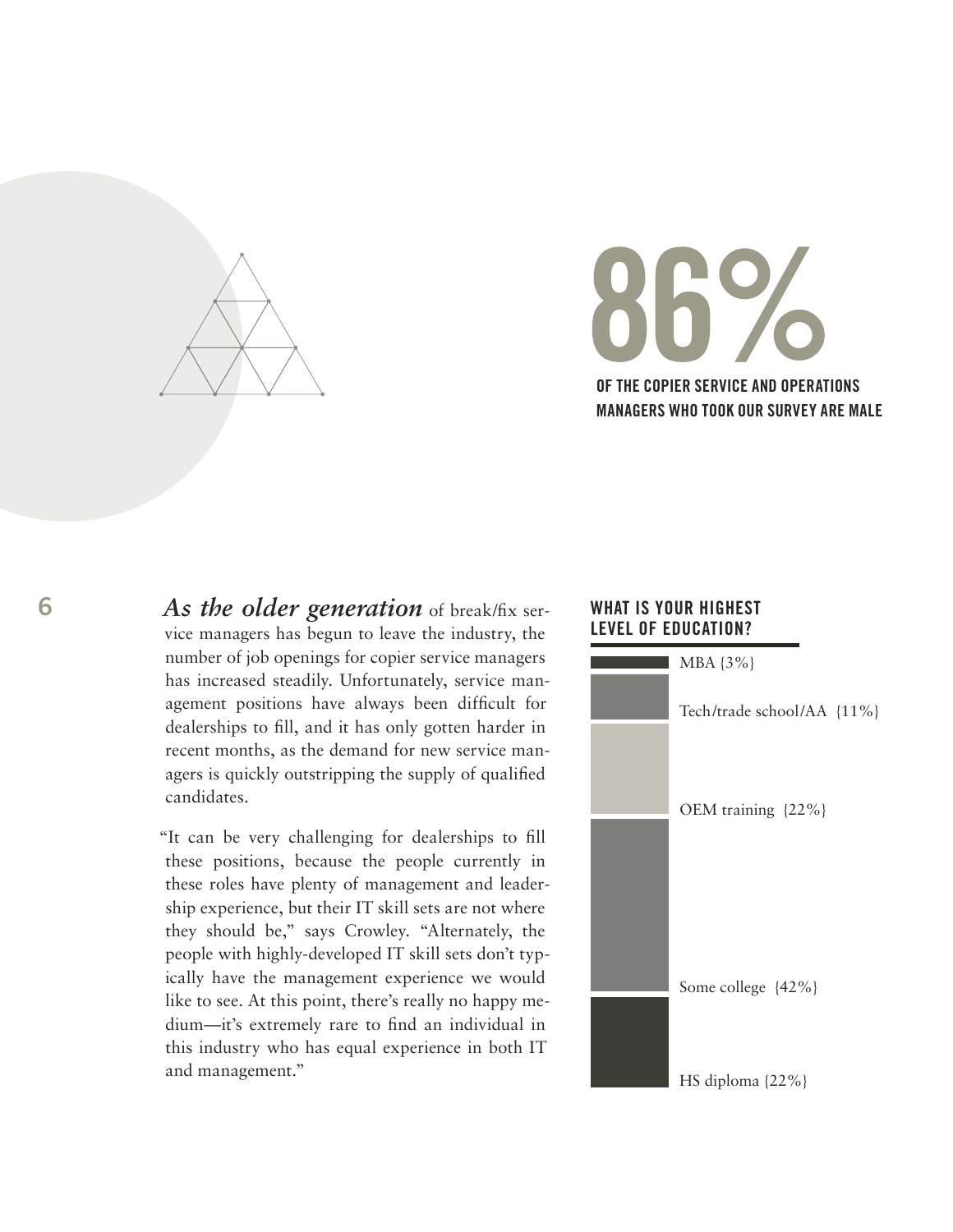#### **ARE YOU LOOKING FOR A NEW JOB?**



#### **SATISFACTION WITH COMPENSATION PACKAGE OVERALL SATISFACTION**





### **WHY ARE YOU LOOKING FOR A NEW JOB?**

- 1. Higher compensation
- 2. Job market opportunities are too good to pass up
- 3. Seeking a more dynamic company
- 4. Seeking greater job stability
- 5. Seeking less stress
- 6. Looking for more interesting work
- 7. Don't like present company's management/culture
- 8. Want more responsibility
- 9. Personal/family needs
- 10. Want to move to a different geographic region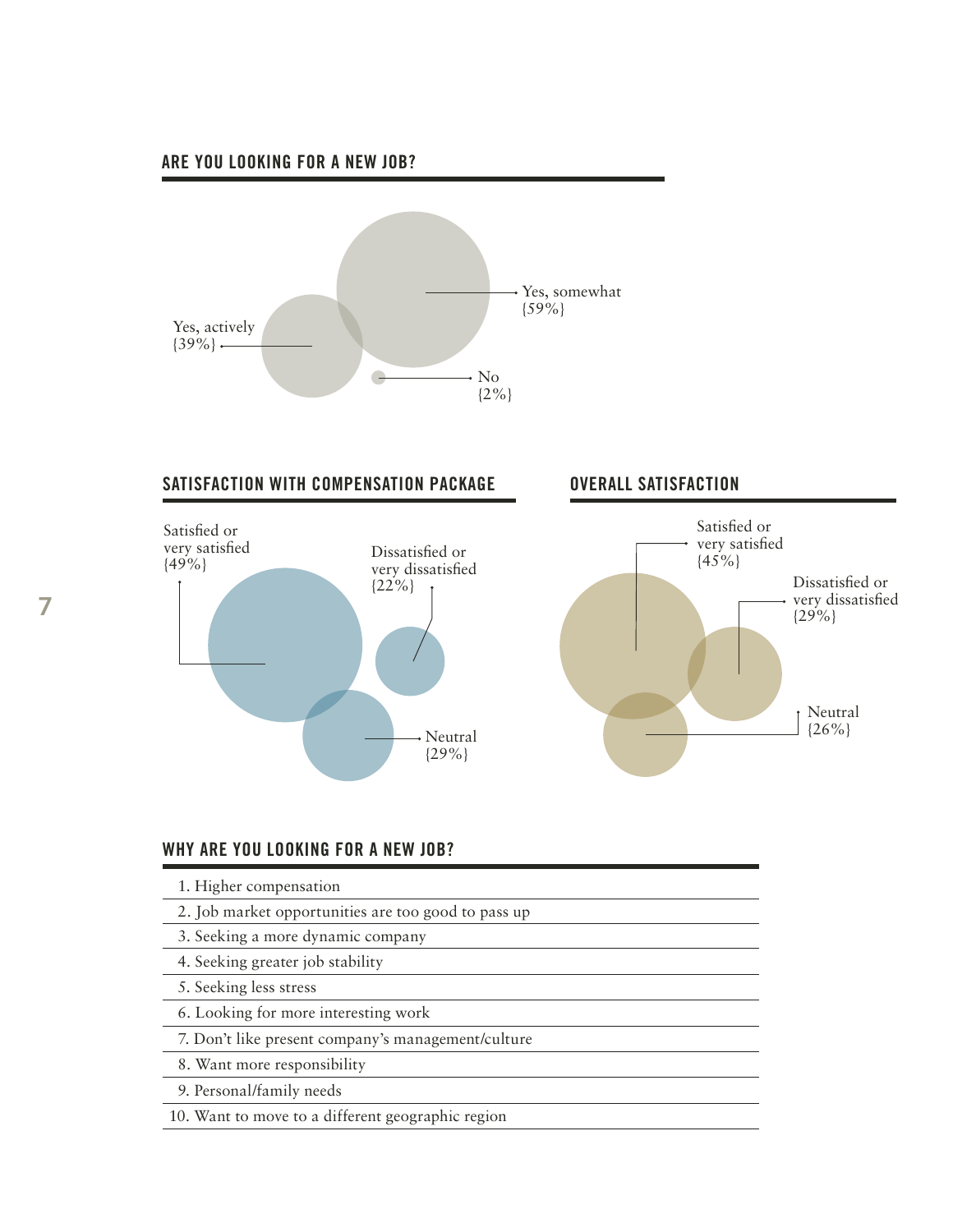

**8** *With the addition of MPS and MNS* in copier dealerships, the economics of service management have gotten exponentially more complex. As a result, we've seen a huge increase over the past two years in the number of companies looking to hire CFOs, controllers, and operations managers.

> "The operations side of the business has changed dramatically," says Schwartz. "All of the sudden, instead of simply keeping track of machines in field, service and operations managers are overseeing entire networks of devices. It's a completely different game, and figuring out how to make a profit at it can be a challenge."

> In many dealerships, there has historically been some overlap between the roles played by operations managers and service managers, and the new business models have caused these areas of overlap to become even greater.

> "Now that many copier dealerships have stepped away from the break/fix model and moved further into services and solutions territory, the responsibilities of service managers and operations managers are no longer as clear-cut as they once were," says Schwartz. "In both positions, there is now a huge focus on the economics of the devices, which is something that has become extremely complicated in recent years. The people who truly understand how to run a profitable MPS/MNS operation, either from a service perspective or from a broader operations perspective, are a rare—but extremely valuable—breed."